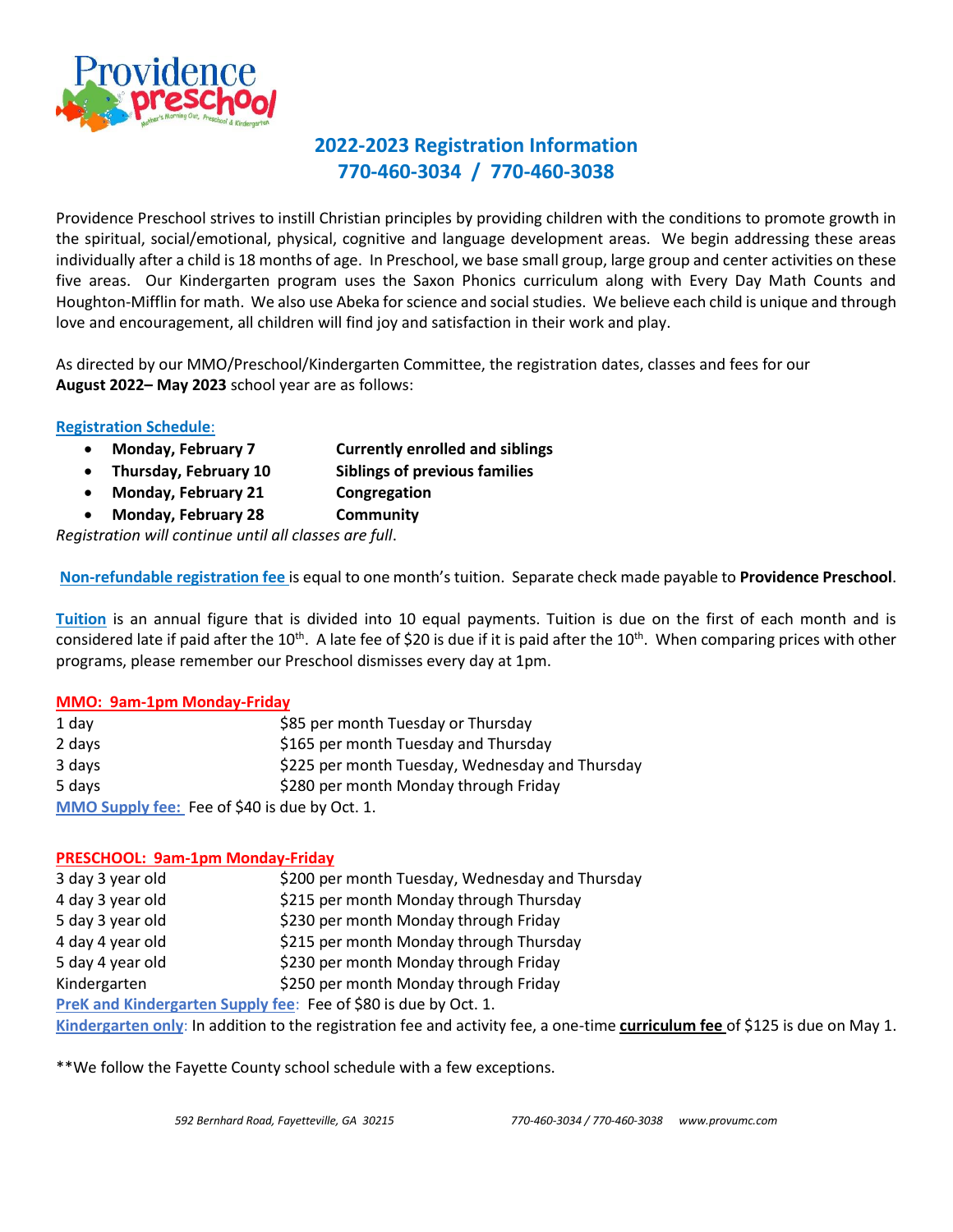

#### **2022-2023 Registration Form**

| Nickname (If applicable) __________________________________Gender: Male________________________Female_______________ |                                                                                    |                                                                    | MI: Experimental Miller                                                                                                                                                                                                                                                 |
|----------------------------------------------------------------------------------------------------------------------|------------------------------------------------------------------------------------|--------------------------------------------------------------------|-------------------------------------------------------------------------------------------------------------------------------------------------------------------------------------------------------------------------------------------------------------------------|
|                                                                                                                      |                                                                                    |                                                                    |                                                                                                                                                                                                                                                                         |
|                                                                                                                      |                                                                                    |                                                                    |                                                                                                                                                                                                                                                                         |
|                                                                                                                      |                                                                                    |                                                                    |                                                                                                                                                                                                                                                                         |
|                                                                                                                      |                                                                                    |                                                                    |                                                                                                                                                                                                                                                                         |
|                                                                                                                      |                                                                                    |                                                                    |                                                                                                                                                                                                                                                                         |
|                                                                                                                      |                                                                                    |                                                                    |                                                                                                                                                                                                                                                                         |
|                                                                                                                      |                                                                                    |                                                                    |                                                                                                                                                                                                                                                                         |
|                                                                                                                      |                                                                                    |                                                                    |                                                                                                                                                                                                                                                                         |
|                                                                                                                      |                                                                                    |                                                                    |                                                                                                                                                                                                                                                                         |
|                                                                                                                      |                                                                                    |                                                                    |                                                                                                                                                                                                                                                                         |
|                                                                                                                      |                                                                                    |                                                                    |                                                                                                                                                                                                                                                                         |
|                                                                                                                      |                                                                                    |                                                                    |                                                                                                                                                                                                                                                                         |
|                                                                                                                      |                                                                                    |                                                                    |                                                                                                                                                                                                                                                                         |
|                                                                                                                      |                                                                                    |                                                                    |                                                                                                                                                                                                                                                                         |
|                                                                                                                      |                                                                                    |                                                                    |                                                                                                                                                                                                                                                                         |
|                                                                                                                      |                                                                                    |                                                                    | 5 day 3 year olds $(5230)$                                                                                                                                                                                                                                              |
|                                                                                                                      |                                                                                    |                                                                    | 5K/Kindergarten(\$250)_____                                                                                                                                                                                                                                             |
|                                                                                                                      |                                                                                    |                                                                    |                                                                                                                                                                                                                                                                         |
|                                                                                                                      | Was the shild provinculu enrolled in the Providence MMO (Preschool program) Yes No | 4 day 3 year olds (\$215)______<br>5 day 4 year olds (\$230)______ | Infants-18 months & younger: 1 day Tu(\$85)____ Th(\$85)___ 2 days Tu/Th(\$165)____<br>5 Days M-F (\$280) [Must be 2 yrs. old by Sept. 1 to attend 5 day)<br>Does the child have any siblings currently enrolled in Providence MMO or Preschool program? Yes____ No____ |

Was the child previously enrolled in the Providence MMO/Preschool program? Yes \_\_\_\_ No\_\_\_\_ Are parents separated/divorced? Yes\_\_\_\_ No\_\_\_\_ If yes, may either be contacted in an emergency? Yes\_\_\_\_ No\_\_\_\_ May either parent pick up the child? Yes\_\_\_\_ No\_\_\_\_ (if no, legal documents must be on file with the director)

#### **MULTI-CHILD DISCOUNT:**

Providence Preschool offers a multi-child discount. If 3 children are enrolled, there is a 30% discount off the lowest tuition rate. If 4 children are enrolled, there is a 40% discount off the lowest rate. Registration deposits are required at the full tuition amounts to guarantee enrollment.

| <b>Signature of Parent or Legal Guardian</b> |                                           | <b>Date</b>                                 |  |
|----------------------------------------------|-------------------------------------------|---------------------------------------------|--|
|                                              |                                           |                                             |  |
|                                              | 592 Bernhard Road, Fayetteville, GA 30215 |                                             |  |
|                                              | 770-460-3034/3038<br>www.provumc.com      |                                             |  |
|                                              |                                           |                                             |  |
|                                              |                                           |                                             |  |
| <b>Office Use Only</b>                       |                                           |                                             |  |
| Date:                                        | Check # or cash                           | Amount                                      |  |
|                                              |                                           |                                             |  |
| Reg Fee_                                     | Supply Fee_                               | Curriculum Fee <b>Executive State State</b> |  |
|                                              |                                           |                                             |  |
|                                              |                                           |                                             |  |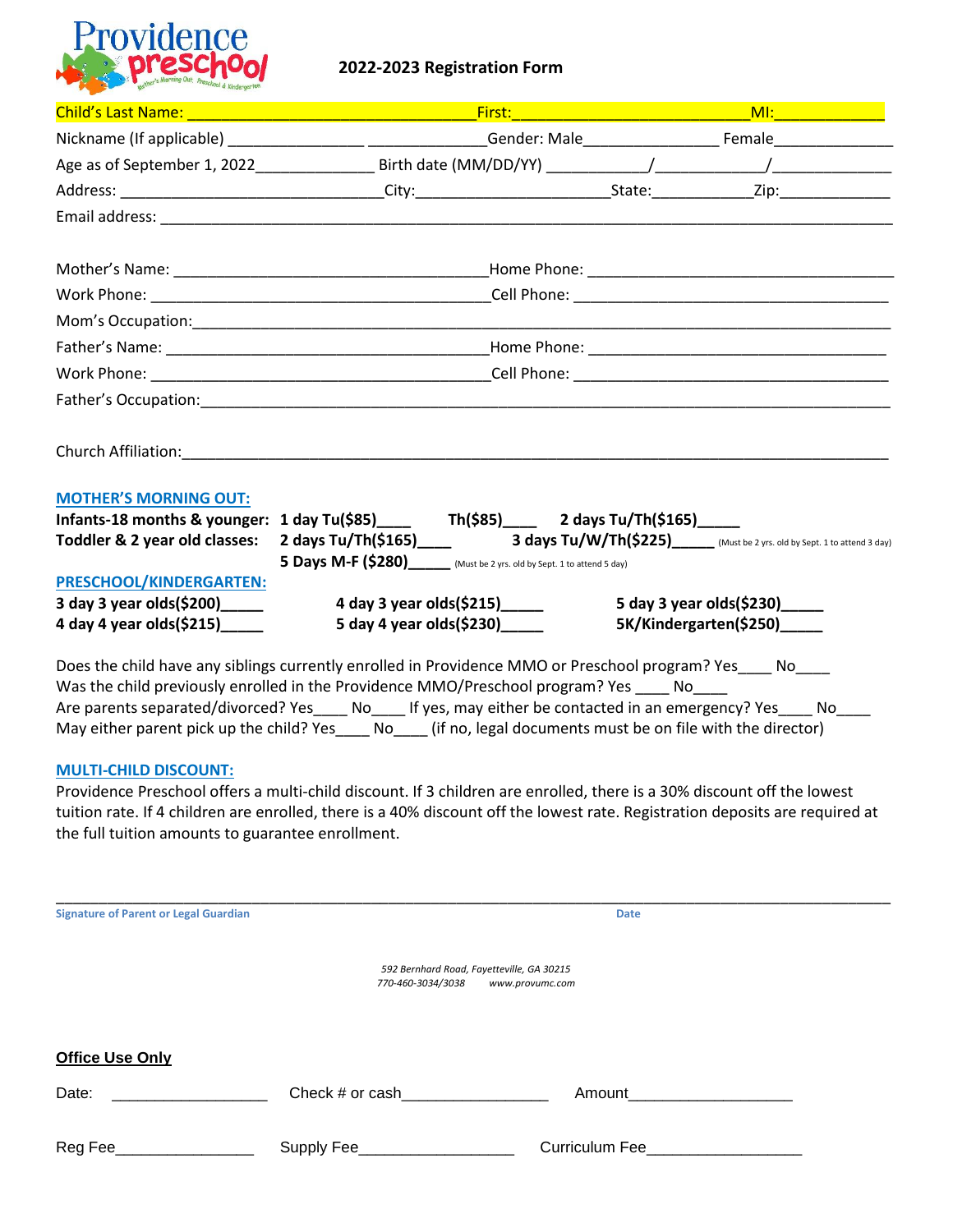

# Child's Name:

People who may be contacted, other than parents, in case of an emergency: (Someone must be available at all times to pick up your child)

|                                                                                                     | _Phone ______________________                      |                                                                                                                        |
|-----------------------------------------------------------------------------------------------------|----------------------------------------------------|------------------------------------------------------------------------------------------------------------------------|
|                                                                                                     |                                                    |                                                                                                                        |
|                                                                                                     |                                                    |                                                                                                                        |
|                                                                                                     |                                                    |                                                                                                                        |
|                                                                                                     |                                                    |                                                                                                                        |
|                                                                                                     |                                                    |                                                                                                                        |
|                                                                                                     |                                                    |                                                                                                                        |
|                                                                                                     |                                                    |                                                                                                                        |
|                                                                                                     |                                                    |                                                                                                                        |
|                                                                                                     |                                                    |                                                                                                                        |
|                                                                                                     |                                                    |                                                                                                                        |
| Does your child have allergies? Yes______ No_____                                                   |                                                    |                                                                                                                        |
| Does your child take any medications on a regular basis? Yes _______ No                             |                                                    |                                                                                                                        |
|                                                                                                     |                                                    |                                                                                                                        |
|                                                                                                     |                                                    |                                                                                                                        |
|                                                                                                     |                                                    | Does your child have any medical, physical, behavioral or developmental delays, social or emotional conditions that we |
|                                                                                                     |                                                    |                                                                                                                        |
|                                                                                                     |                                                    |                                                                                                                        |
|                                                                                                     |                                                    |                                                                                                                        |
| Has your child previously been in a childcare setting? Yes ______ No _______                        |                                                    |                                                                                                                        |
| Has your child ever been asked to withdraw or from a preschool or daycare? Yes ______ No ______     |                                                    |                                                                                                                        |
|                                                                                                     |                                                    |                                                                                                                        |
|                                                                                                     |                                                    |                                                                                                                        |
| Is there any other information you feel we should know about your child? __________________________ |                                                    |                                                                                                                        |
|                                                                                                     |                                                    |                                                                                                                        |
|                                                                                                     |                                                    |                                                                                                                        |
|                                                                                                     |                                                    |                                                                                                                        |
| May we take photos of your child for classroom use? Yes _______ No _______                          |                                                    |                                                                                                                        |
|                                                                                                     |                                                    |                                                                                                                        |
| May we use photos of your child in marketing materials? Yes ______ No______                         |                                                    |                                                                                                                        |
| May we include your name, address, phone number & email in a Preschool Directory? Yes _____         |                                                    | $No \_$                                                                                                                |
|                                                                                                     |                                                    |                                                                                                                        |
|                                                                                                     |                                                    |                                                                                                                        |
| Signature of Parent or Legal Guardian                                                               |                                                    | Date                                                                                                                   |
| 592 Bernhard Road                                                                                   | Fayetteville, GA 30215 770-460-3034 / 770-460-3038 | www.provumc.com                                                                                                        |